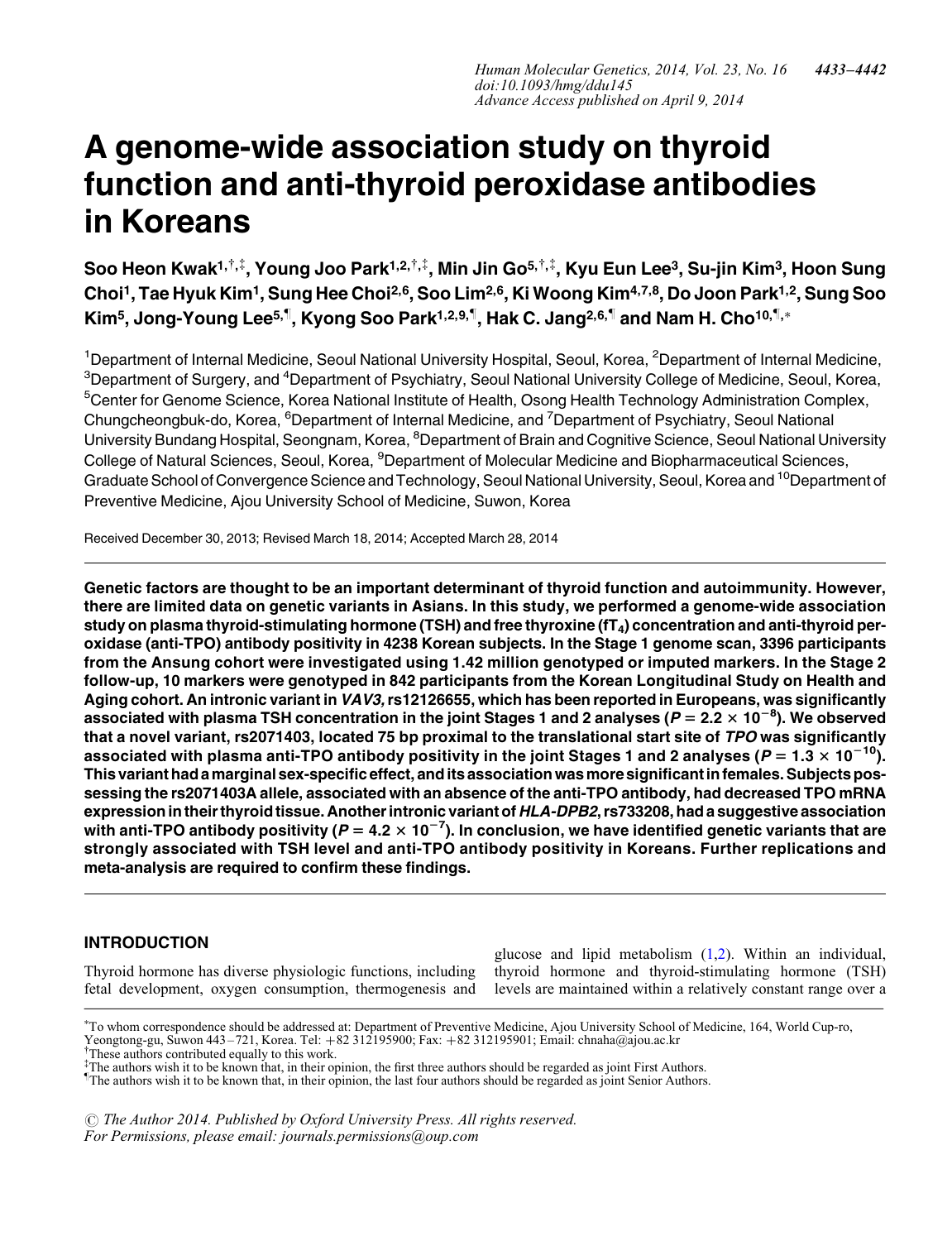<span id="page-1-0"></span>long period (low intra-individual variation) [\(3](#page-8-0)). However, the variation between different individuals is larger (high interindividual variation) ([3\)](#page-8-0). Inter-individual variability is partially explained by genetic factors. In a recent study, the heritability of free thyroxine  $(fT_4)$  and TSH was 89 and 49%, respectively [\(3](#page-8-0)). The advent of genome-wide association studies (GWAS) have enabled us to identify the genetic variants associated with TSH and  $f_{4}$  concentrations [\(4](#page-8-0)–[10](#page-9-0)). A large-scale meta-analysis of GWAS in Europeans confirmed 20 genetic variants associated with TSH and six variants associated with  $IT_4$  concentrations. However, the genetic association of TSH and  $TT_4$  in Asians is not fully understood.

The dysregulation of thyroid hormone, resulting in hypo- or hyperthyroidism, is a relatively common condition. The most common clinical problem is subclinical hypothyroidism (defined as an increased TSH level with normal  $f_{4}$  concentration), which occurs in 4.3% of the US population ([11\)](#page-9-0) and 11.7% of the Korean population ([12\)](#page-9-0). A high concentration of anti-thyroid peroxidase (TPO) antibody is a well-known risk factor associated with the development of thyroid dysfunction [\(13](#page-9-0)). Anti-TPO antibody is observed in nearly all patients with Hashimoto's thyroiditis (also known as chronic lymphocytic thyroiditis). The presence of this antibody suggests the pathogenic role of autoimmunity in the development of Hashimoto's thyroiditis. Several studies have investigated genetic variants associated with Hashimoto's thyroiditis in Europeans ([10,12](#page-9-0)). The genetic association of anti-TPO antibody positivity has not been investigated on a genome-wide scale.

The aim of this study was to investigate the genetic variants associated with plasma TSH and  $fT_4$  concentrations and anti-TPO antibody positivity in Koreans. We performed a two-staged GWAS in 4238 Korean participants recruited from two independent community-based cohorts.

# RESULTS

#### Stage 1 genome scan

The participants in the Stage 1 genome scan were from the Ansung cohort comprising the Korean Genome Epidemiology Study (KoGES). The clinical characteristics of the participants are shown in Table 1. To test for an association between the genetic variants and TSH and  $f_{4}$  concentrations, we performed a linear regression analysis adjusting for age and sex in 2789 participants. For anti-TPO antibody positivity, we used a logistic regression adjusting for age and sex in a case-controlled manner of 3396 participants. A total of 351 669 single-nucleotide polymorphism (SNP) variants were actually genotyped and passed our stringent quality control filters. After the imputation, we were able to use 1 418709 SNPs for analyses. The quantile– quantile plots and Manhattan plots from the association tests are shown in the [Supplementary Material, Figure S1.](http://hmg.oxfordjournals.org/lookup/suppl/doi:10.1093/hmg/ddu145/-/DC1) Ten independent variants were selected for suggestive associations  $\frac{1}{2}$  according to our predefined threshold of  $P \le 1.0 \times 10^{-5}$ , except for rs17111090  $(P = 2.4 \times 10^{-3})$  in *TRHDE* (thyrotropinreleasing hormone degrading enzyme) which was selected based on its biological plausibility (Table [2](#page-2-0)). The full list of variants that showed associations with  $P < 1.0 \times 10^{-5}$  are listed in the [Supplementary Material, Tables S1–S3.](http://hmg.oxfordjournals.org/lookup/suppl/doi:10.1093/hmg/ddu145/-/DC1) To eliminate hidden population stratification and cryptic relatedness, a variance component approach using EMMAX (http://www.sph. umich.edu/csg/kang/emmax/) was used to test the associations (Supplementary Material, Tables  $S1-S3$ ) ([14\)](#page-9-0). The EMMAX association results were similar to the original analyses.

#### Stage 2 follow-up and joint Stages 1 and 2 analyses

The 10 variants were further evaluated in the Stage 2 analysis. The 829 participants for the Stage 2 follow-up were from the Korean Longitudinal Study on Health and Aging (KLoSHA) cohort, and their clinical characteristics are shown in Table 1. Among the 10 variants, three showed significant associations  $(P < 0.05)$  (Table [2](#page-2-0)). The rs12126655 variant in the intron of VAV3 (vav 3 guanine nucleotide exchange factor) was associated with TSH concentration  $(P = 3.7 \times 10^{-3})$ . The rs2071403 variant in the 5' untranslated region (UTR) of TPO (thyroid peroxidase) and rs733208 in the intron of HLA-DPB2 (major histocompatibility complex, class II, DP beta 2 (pseudogene)) were associated with anti-TPO antibody positivity ( $P =$  $2.7 \times 10^{-4}$  and  $3.0 \times 10^{-2}$ ). In the joint Stages 1 and 2 meta-analyses, we observed a genome-wide significance for an association between the rs12126655 variant in VAV3 and TSH concentration  $(P = 2.2 \times 10^{-8})$  and the rs2071403 variant in TPO and anti-TPO antibody positivity ( $P = 1.3 \times 10^{-10}$ ). The rs12126655 variant was in strong linkage disequilibrium (LD)  $[r^2 = 0.84$  in HapMap Han Chinese in Beijing, China (CHB) and Japanese in Tokyo, Japan (JPT)] with rs17020124, which was recently reported to be associated with TSH concentration in Europeans [\(8](#page-8-0)). Regional association plots of the variants near rs12126655 and rs2071403 are shown in Figure [1](#page-3-0). Two additional variants showed a suggestive genome-wide significant association with fT<sub>4</sub> (rs7951195 in 11p12,  $P = 4.9 \times 10^{-7}$ )

|  |  | Table 1. Clinical characteristics of study participants |
|--|--|---------------------------------------------------------|
|  |  |                                                         |

|                                                  | Stage 1 genome scan (Ansung cohort) |                   | Stage 2 follow-up (KLoSHA cohort) |                   |                     |         |  |  |
|--------------------------------------------------|-------------------------------------|-------------------|-----------------------------------|-------------------|---------------------|---------|--|--|
|                                                  | Men                                 | Women             |                                   | Men               | Women               |         |  |  |
| $N(%^{0})$                                       | $1527(45.0\%)$                      | $1869(55.0\%)$    |                                   | $362(43.0\%)$     | 480 (57.0%)         |         |  |  |
| Age $(years)^a$                                  | $56.1 + 8.7$                        | $55.8 + 8.9$      | 0.100                             | $76.5 + 8.9$      | $76.7 + 9.1$        | 0.715   |  |  |
| $TSH (\mu I U/L)^b$                              | $1.62(1.08-2.34)$                   | $2.36(1.53-3.51)$ | < 0.001                           | $2.56(1.77-3.67)$ | $2.66(1.70-3.74)$   | 0.815   |  |  |
| $fT_4$ (ng/dl) <sup>b</sup>                      | $0.99(0.91 - 1.07)$                 | $0.97(0.90-1.05)$ | 0.001                             | $1.24(1.06-1.45)$ | $1.15(0.94 - 1.36)$ | < 0.001 |  |  |
| Positive anti-TPO antibody, $N$ (%) <sup>b</sup> | $108(7.1\%)$                        | $269(14.4\%)$     | < 0.001                           | $32(9.0\%)$       | 76 (15.9%)          | 0.003   |  |  |
|                                                  |                                     |                   |                                   |                   |                     |         |  |  |

<sup>a</sup>Data are shown as mean  $\pm$  SD and *t*-test was used to compare means between men and women.<br><sup>b</sup>Data are shown as median (interquartile range) and Mann. Whitney *U* test was used to compare

 $b$ Data are shown as median (interquartile range) and Mann–Whitney U test was used to compare means between men and women.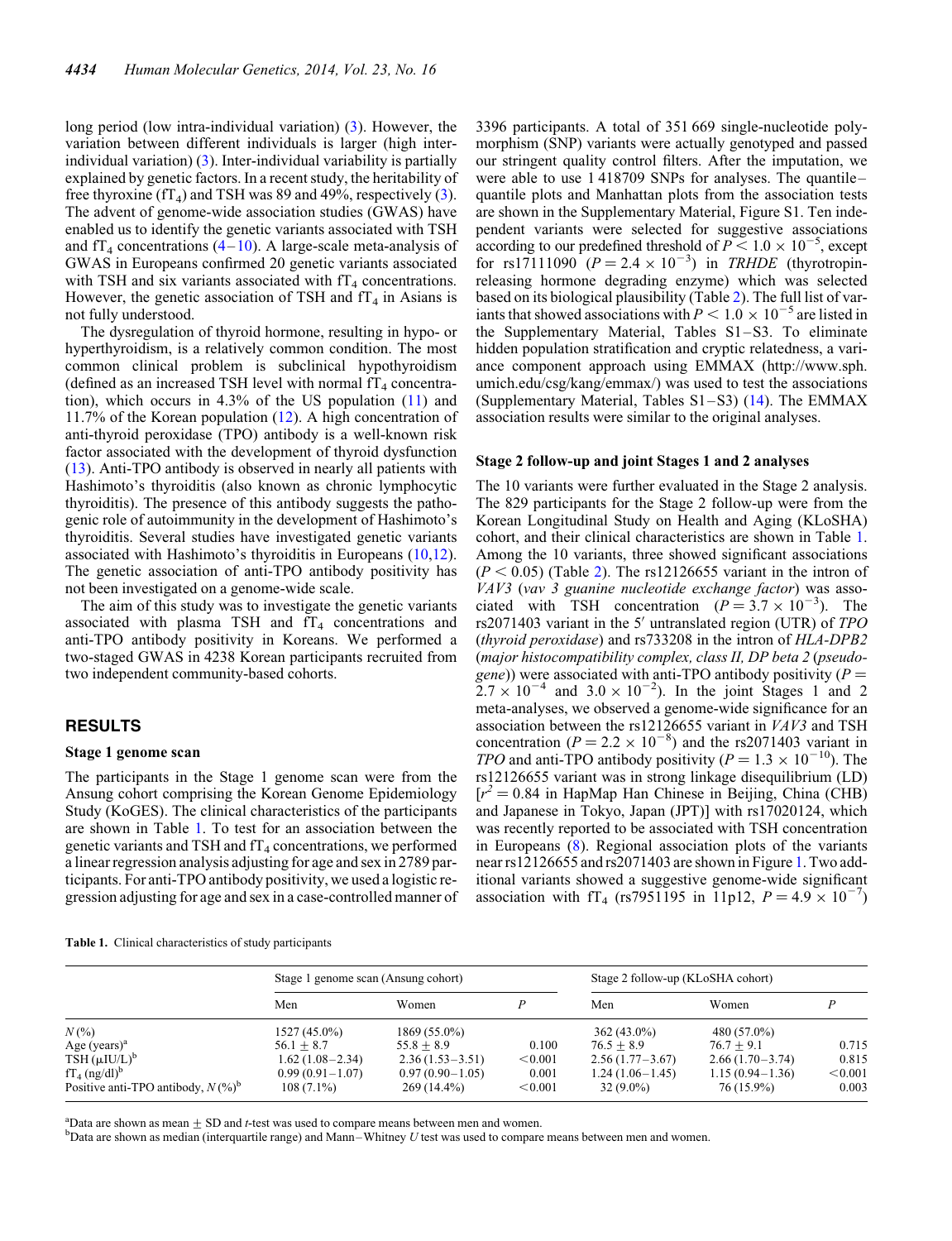|                               |                |               |               |                          | Stage 1 genome scan |                     |            |                                              |                |                      | Stage 2 follow-up |       |            |           |           |                      |
|-------------------------------|----------------|---------------|---------------|--------------------------|---------------------|---------------------|------------|----------------------------------------------|----------------|----------------------|-------------------|-------|------------|-----------|-----------|----------------------|
| Variant                       | Chr            | Position (bp) | A1            | Nearby gene $n$          |                     |                     | <b>MAF</b> | $\beta$                                      | <b>SE</b>      | $\boldsymbol{P}$     | $\boldsymbol{n}$  |       | <b>MAF</b> | $\beta$   | <b>SE</b> | $\boldsymbol{P}$     |
| TSH concentration             |                |               |               |                          |                     |                     |            |                                              |                |                      |                   |       |            |           |           |                      |
| rs12126655                    |                | 108 158 343   | G             | VAV3                     | 2665                |                     | 0.35       | 0.135                                        | 0.028          | $1.7 \times 10^{-6}$ | 834               |       | 0.36       | 0.147     | 0.051     | $3.7 \times 10^{-3}$ |
| rs17042140                    | -1             | 212 741 548   | T             | PTPN14                   | 2750                |                     | 0.46       | 0.129                                        | 0.026          | $6.6 \times 10^{-7}$ | 833               |       | 0.43       | 0.019     | 0.049     | $7.0 \times 10^{-1}$ |
| rs11026407                    | 11             | 22 061 606    | $\mathcal{C}$ | ANO <sub>5</sub>         | 2640                |                     | 0.26       | $-0.149$                                     | 0.030          | $6.1 \times 10^{-7}$ | 832               |       | 0.28       | $-0.038$  | 0.057     | $5.0 \times 10^{-1}$ |
| rs1203867                     | 20             | 22 479 141    | T             | FOXA2                    | 2607                |                     | 0.13       | $-0.175$                                     | 0.039          | $9.0 \times 10^{-6}$ | 830               |       | 0.17       | $-0.023$  | 0.065     | $7.2 \times 10^{-1}$ |
| FT <sub>4</sub> concentration |                |               |               |                          |                     |                     |            |                                              |                |                      |                   |       |            |           |           |                      |
| rs6834538                     | 4              | 113 763 601   | T             | C4orf21                  | 2754                |                     | 0.03       | $-0.351$                                     | 0.074          | $2.4 \times 10^{-6}$ | 826               |       | 0.04       | $-0.117$  | 0.133     | $3.8 \times 10^{-7}$ |
| rs7785730                     | 7              | 28 062 724    | G             | <b>JAZF1</b>             | 2787                |                     | 0.48       | $-0.122$                                     | 0.027          | $4.6 \times 10^{-6}$ | 823               |       | 0.49       | $-0.050$  | 0.049     | $3.1 \times 10^{-1}$ |
| rs7951105                     | 11             | 38 988 369    | T             | $\overline{\phantom{m}}$ | 2771                |                     | 0.15       | $-0.181$                                     | 0.036          | $6.8 \times 10^{-7}$ | 827               |       | 0.17       | $-0.092$  | 0.068     | $1.8 \times 10^{-1}$ |
|                               |                |               |               |                          |                     |                     | <b>MAF</b> |                                              |                |                      |                   |       | <b>MAF</b> |           |           |                      |
|                               |                |               |               |                          | $\boldsymbol{n}$    | Cases               | Controls   | <b>OR</b>                                    | <b>SE</b>      | $\boldsymbol{P}$     | N                 | Cases | Controls   | <b>OR</b> | <b>SE</b> | $\boldsymbol{P}$     |
| Anti-TPO antibody positivity  |                |               |               |                          |                     |                     |            |                                              |                |                      |                   |       |            |           |           |                      |
| rs2071403                     | $\overline{c}$ | 1 3 9 6 2 5 1 | A             | <b>TPO</b>               | 3391                | 0.27                | 0.38       | 0.626                                        | 0.087          | $8.6 \times 10^{-8}$ | 827               | 0.27  | 0.40       | 0.541     | 0.169     | $2.7 \times 10^{-4}$ |
| rs733208                      | 6              | 33 190 286    | A             | HLA-DPB2                 | 3300                | 0.39                | 0.30       | 1.450                                        | 0.081          | $4.6 \times 10^{-6}$ | 825               | 0.38  | 0.31       | 1.385     | 0.151     | $3.0 \times 10^{-2}$ |
| rs17111090                    | 12             | 71 035 409    | A             | <b>TRHDE</b>             | 3378                | 0.03                | 0.01       | 2.144                                        | 0.251          | $2.4 \times 10^{-3}$ | 829               | 0.00  | 0.01       | 0.754     | 1.062     | $7.9 \times 10^{-1}$ |
|                               |                |               |               |                          |                     | Joint stage 1 and 2 |            |                                              |                |                      |                   |       |            |           |           |                      |
| Variant                       | Chr            | Position (bp) | A1            | Nearby gene $n$          |                     | β                   | $\rm SE$   | $\boldsymbol{P}$                             | $I^2$          | $\text{Het } P$      |                   |       |            |           |           |                      |
| TSH concentration             |                |               |               |                          |                     |                     |            |                                              |                |                      |                   |       |            |           |           |                      |
| rs12126655                    |                | 108 158 343   | G             | VAV3                     | 3499                | 0.138               | 0.025      | $2.2 \times 10^{-8}$                         | $\overline{0}$ | 0.837                |                   |       |            |           |           |                      |
| rs17042140                    | -1             | 212 741 548   | T             | PTPN14                   | 3583                | 0.105               | 0.023      | $4.4\times10^{-6}$                           | 75             | 0.048                |                   |       |            |           |           |                      |
| rs11026407                    | 11             | 22 061 606    | $\mathbf C$   | ANO <sub>5</sub>         | 3472                | $-0.125$            | 0.026      | $2.1\times10^{-8}$                           | 66             | 0.085                |                   |       |            |           |           |                      |
| rs1203867                     | 20             | 22 479 141    | T             | FOXA2                    | 3437                | $-0.134$            | 0.034      | $6.7\times10^{-5}$                           | 75             | 0.045                |                   |       |            |           |           |                      |
| FT <sub>4</sub> concentration |                |               |               |                          |                     |                     |            |                                              |                |                      |                   |       |            |           |           |                      |
| rs6834538                     | 4              | 113 763 601   | T             | C4orf21                  | 3580                | $-0.296$            | 0.065      | $5.2 \times 10^{-6}$                         | 58             | 0.124                |                   |       |            |           |           |                      |
| rs7785730                     | $\tau$         | 28 062 724    | G             | <b>JAZF1</b>             | 3610                | 0.106               | 0.023      | $6.1 \times 10^{-6}$                         | 41             | 0.195                |                   |       |            |           |           |                      |
| rs7951105                     | 11             | 38 988 369    | T             | $\overline{\phantom{m}}$ | 3598                | $-0.161$            | 0.032      | $4.9 \times 10^{-7}$                         | 25             | 0.250                |                   |       |            |           |           |                      |
|                               |                |               |               |                          | $\boldsymbol{n}$    | <b>OR</b>           | $\rm SE$   | $\overline{P}$                               | $I^2$          | $\text{Het } P$      |                   |       |            |           |           |                      |
| Anti-TPO antibody positivity  |                |               |               |                          |                     |                     |            |                                              |                |                      |                   |       |            |           |           |                      |
| rs2071403                     | $\overline{c}$ | 1 3 9 6 2 5 1 | A             | <b>TPO</b>               | 4218                | 0.607               | 0.078      | $1.3 \times 10^{-10}$                        | 42             | 0.190                |                   |       |            |           |           |                      |
| rs733208                      |                |               |               |                          |                     |                     |            |                                              |                |                      |                   |       |            |           |           |                      |
|                               | 6              | 33 190 286    | А             | HLA-DPB2                 | 4125                | 1.435               | 0.071      | $4.2 \times 10^{-7}$<br>$3.8 \times 10^{-3}$ | $\mathbf{0}$   | 0.530                |                   |       |            |           |           |                      |

<span id="page-2-0"></span>**Table 2.** Association between genetic variants and TSH,  $f_{4}$  concentration and anti-TPO antibody positivity

Associations were tested with minor alleles by linear regression for TSH and fT<sub>4</sub> concentration and by logistic regression for anti-TPO antibody positivity. For TSH and fT<sub>4</sub> concentration, the effect size is shown as  $\beta$  and for anti-TPO antibody positivity as odds ratio (OR). The minor allele and its physical position are indexed to the positive strand of the National Center for Biotechnology Information (NCBI) build 36. The nearby gene is defined as the gene nearest to the variant within the boundary of the 50-kb distance. Chr, chromosome number; A1, minor allele; N, number of subjects; MAF, minor allele frequency;  $\beta$ , effect size of linear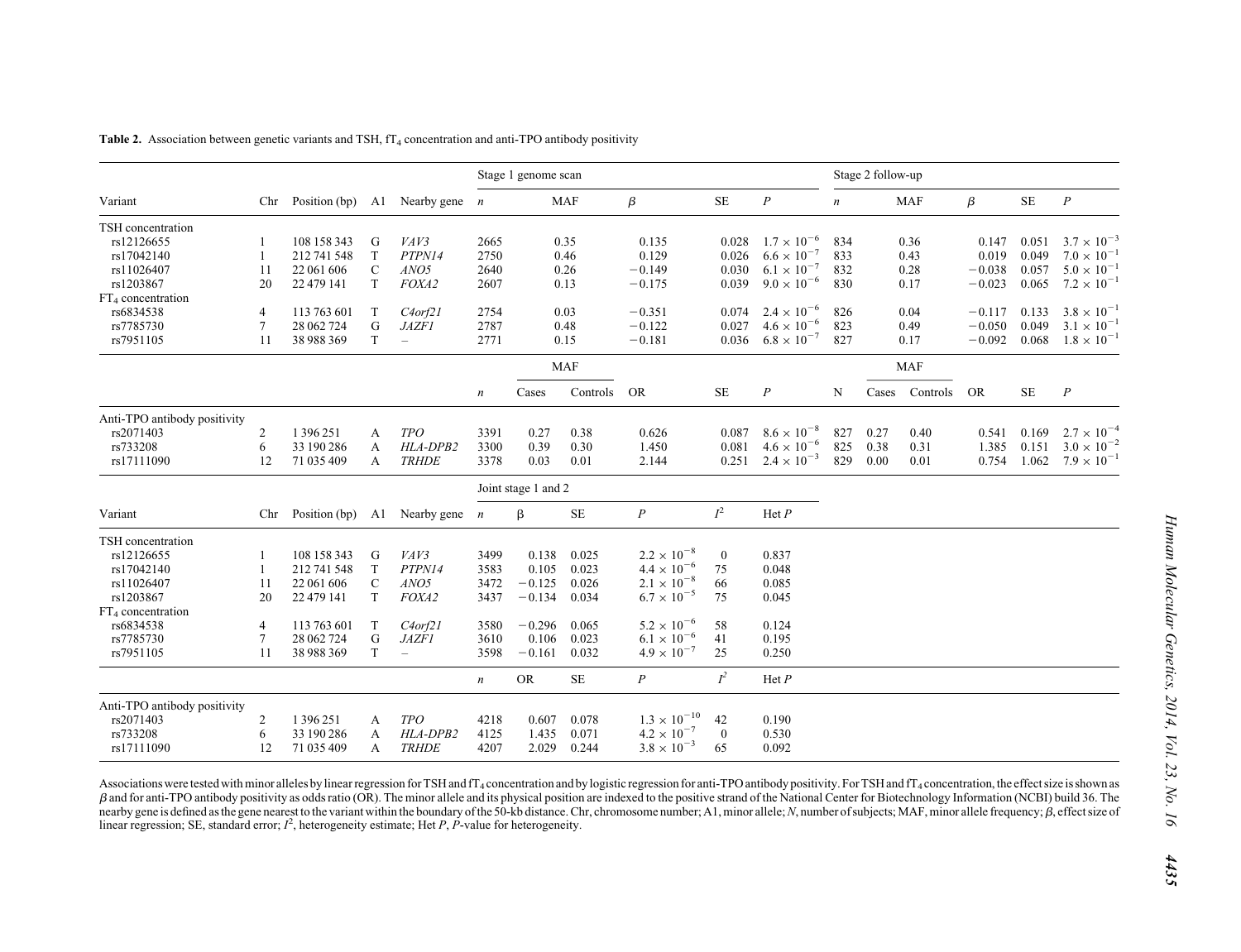<span id="page-3-0"></span>

Figure 1. A regional association plot showing associations with TSH concentration (A) and anti-TPO antibody (B). The hash marks above the panel show the location of each variant. The P-values from the association testing are shown in the negative  $log_{10}$  scale on the y-axis. The blue diamond indicates the variant with the most significant association in the Stage 1 genome scan. The green and red diamonds represent the association results in Stage 2 and joint Stages 1 and 2 analyses, respectively. The variants in LD with the most significant SNPs are color-coded to represent their LD strength in HapMap CHB/JPT. The locations of genes, exons and their transcription direction are shown in the lower panel (derived from the Human Genome hg18 build).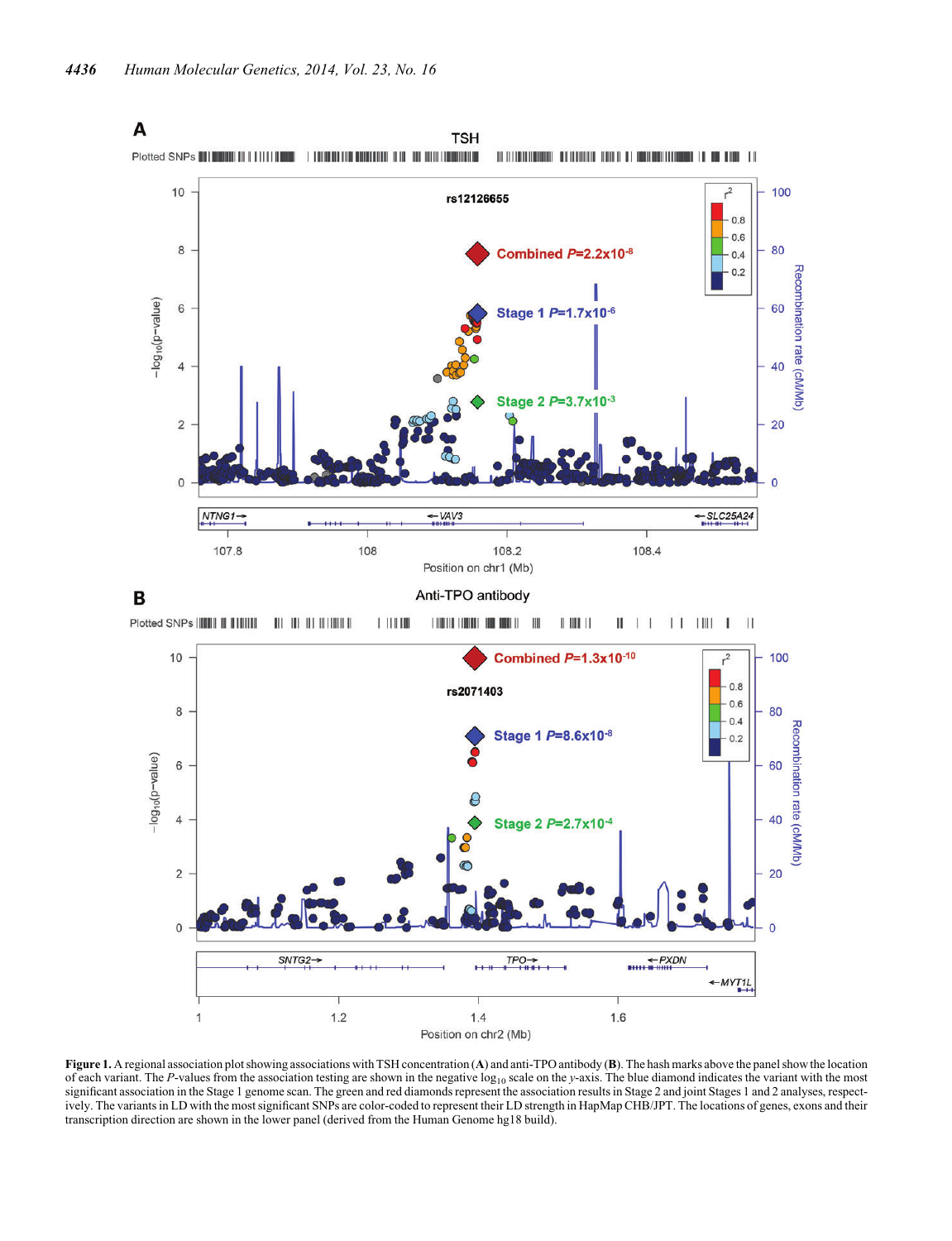<span id="page-4-0"></span>and anti-TPO antibody positivity (rs733208 in  $HLA-DPB2$ ,  $P =$  $4.2 \times 10^{-7}$ ). We also limited our subjects to those who had normal TSH, and normal  $IT_4$  concentrations, and were absent of anti-TPO antibody ( $N = 2794$ ) and observed a similar association trend ([Supplementary Material, Table S4](http://hmg.oxfordjournals.org/lookup/suppl/doi:10.1093/hmg/ddu145/-/DC1)).

## Subgroup analysis according to sex or subclinical hypothyroidism

We investigated whether there was a sex-specific effect of the two variants that reached genome-wide significance (rs12126655 and rs2071403) (Table 3). Although the effect size of the rs12126655 variant was larger in females compared with males, the difference in effect size was not significant between the two groups. Regarding the rs2071403 variant, the effect size was also larger in females compared with males, and there was a marginal significance in difference of effect size  $(P =$ 0.063). We further performed a case–control analysis by comparing subgroups of euthyroid subjects  $(N = 3056)$  and those who had subclinical hypothyroidism  $(N = 480)$  ([Supple](http://hmg.oxfordjournals.org/lookup/suppl/doi:10.1093/hmg/ddu145/-/DC1)[mentary Material, Table S5\)](http://hmg.oxfordjournals.org/lookup/suppl/doi:10.1093/hmg/ddu145/-/DC1). The rs12126655 variant in VAV3 was associated with subclinical hypothyroidism with a significance of  $P < 0.05$  in both Stages 1 and 2 analyses, thus resulting in a joint Stages 1 and 2 significance of  $P = 1.1 \times 10^{-3}$ . The rs2071403 variant in TPO was not associated subclinical hypothyroidism  $(P = 0.404)$ . The phenotypic variances explained by genome-wide SNPs in the Stage 1 participants were analysed with a polygenic mixed linear model using Genome-Wide Complex Trait Analysis (GCTA) [\(15](#page-9-0)). We estimated that the variance explained by common variants across the genome was 17.1% for TSH, 27.6% for fT4, and 15.1% for anti-TPO antibody positivity.

# Pathway analysis

We performed pathway analysis using Database for Annotation, Visualization and Integrated Discovery (DAVID) with genes

Table 3. Sex-specific effect of rs1212665 and rs2071403 on TSH concentration and anti-TPO antibody positivity

|                         | Chr              | Position (bp)            | A1             | Nearby gene                                   | Male                 |                 |                |                                              | Female       |                |                |                                               |  |
|-------------------------|------------------|--------------------------|----------------|-----------------------------------------------|----------------------|-----------------|----------------|----------------------------------------------|--------------|----------------|----------------|-----------------------------------------------|--|
| Variant                 |                  |                          |                |                                               | $\boldsymbol{N}$     | $\beta$ /OR     | <b>SE</b>      | $\boldsymbol{P}$                             | N            | $\beta$ /OR    | <b>SE</b>      | Р                                             |  |
| rs12126655<br>rs2071403 | 2                | 108 158 343<br>1 396 251 | G<br>А         | VAV3<br><b>TPO</b>                            | 1535<br>1881         | 0.108<br>0.749  | 0.036<br>0.135 | $2.7 \times 10^{-3}$<br>$3.2 \times 10^{-2}$ | 1964<br>2337 | 0.157<br>0.551 | 0.034<br>0.095 | $2.7 \times 10^{-6}$<br>$4.1 \times 10^{-10}$ |  |
|                         |                  | Joint male and female    |                |                                               |                      |                 |                |                                              |              |                |                |                                               |  |
|                         | $\boldsymbol{N}$ | $\beta$ /OR              | <b>SE</b>      | P                                             | $I^2$                | $\text{Het } P$ |                |                                              |              |                |                |                                               |  |
| rs12126655<br>rs2071403 | 3499<br>4218     | 0.134<br>0.610           | 0.025<br>0.078 | $6.1 \times 10^{-8}$<br>$2.3 \times 10^{-10}$ | $\overline{0}$<br>71 | 0.322<br>0.063  |                |                                              |              |                |                |                                               |  |

Associations were tested with minor alleles by linear regression for TSH concentration and by logistic regression for anti-TPO antibody positivity. For TSH concentration, the effect size is shown as  $\beta$  and for anti-TPO antibody positivity as odds ratio (OR). The minor allele and its physical position are indexed to the positive strand of the NCBI build 36. The nearby gene is defined as the gene nearest to the variant within the boundary of the 50-kb distance. Chr, chromosome number; A1, minor allele; N, number of subjects; MAF, minor allele frequency;  $\beta$ , effect size of linear regression; SE, standard error;  $I^2$ , heterogeneity estimate; Het P, P-value for heterogeneity.

**Table 4.** Pathway analysis of top genes associated with anti-TPO antibody positivity (FDR by Benjamini–Hochberg  $\leq 0.5$ )

| Database code       | Annotation term                                        | No. of<br>genes | $\frac{0}{0}$ | $\boldsymbol{P}$      | Genes                              |
|---------------------|--------------------------------------------------------|-----------------|---------------|-----------------------|------------------------------------|
|                     | Gene Ontology Biological Process Level 3               |                 |               |                       |                                    |
| GO:0048002          | Antigen processing and presentation of peptide antigen | $\overline{4}$  | 12.5          | $1.21 \times 10^{-5}$ | MICA, HLA-B, HLA-G, HLA-F          |
| GO:0006952          | Defense response                                       | 4               | 12.5          | $7.67 \times 10^{-2}$ | MICA, TACR1, HLA-B, HLA-G          |
| GO:0009408          | Response to heat                                       |                 | 6.2           | $8.77 \times 10^{-2}$ | MICA. TACR1                        |
| <b>KEGG Pathway</b> |                                                        |                 |               |                       |                                    |
| hsa05320            | Autoimmune thyroid disease                             |                 | 15.6          | $1.80 \times 10^{-6}$ | TPO, HLA-DPB1, HLA-B, HLA-G, HLA-F |
| hsa05330            | Allograft rejection                                    |                 | 12.5          | $3.78 \times 10^{-5}$ | HLA-DPB1, HLA-B, HLA-G, HLA-F      |
| hsa05332            | Graft-versus-host disease                              | 4               | 12.5          | $4.82 \times 10^{-5}$ | HLA-DPB1, HLA-B, HLA-G, HLA-F      |
| hsa04940            | Type I diabetes mellitus                               | 4               | 12.5          | $6.04 \times 10^{-5}$ | HLA-DPB1, HLA-B, HLA-G, HLA-F      |
| hsa05416            | Viral myocarditis                                      | 4               | 12.5          | $2.92 \times 10^{-4}$ | HLA-DPB1, HLA-B, HLA-G, HLA-F      |
| hsa04612            | Antigen processing and presentation                    | 4               | 12.5          | $4.63 \times 10^{-4}$ | HLA-DPB1, HLA-B, HLA-G, HLA-F      |
| hsa04514            | Cell adhesion molecules                                |                 | 12.5          | $1.80 \times 10^{-3}$ | HLA-DPB1, HLA-B, HLA-G, HLA-F      |
| hsa04650            | Natural killer cell mediated cytotoxicity              |                 | 9.4           | $2.66 \times 10^{-2}$ | MICA, HLA-B, HLA-G                 |
| hsa04144            | Endocytosis                                            |                 | 9.4           | $4.84 \times 10^{-2}$ | HLA-B. HLA-G. HLA-F                |

DAVID analysis for functional annotation was performed with GO, and KEGG database. The P-value is from the modified Fisher exact test provided from the DAVID system. The genes submitted as input were: ASTN2, BCL2L11, C11orf41, C4orf35, C6orf10, CAPRIN2, COL11A2, CTNND2, HEATR1, HLA-B, HLA-DPB1, HLA-DPB2, HLA-F, HLA-G, IPO8, KCNIP1, LARGE, MICA, NELL2, PDCD10, PIGN, PKNOX2, POLE4, RGS9, RPS6KA2, RSPO2, SDK1, TACR1, TPO, TSH, UBD, WDR49 and ZNF8.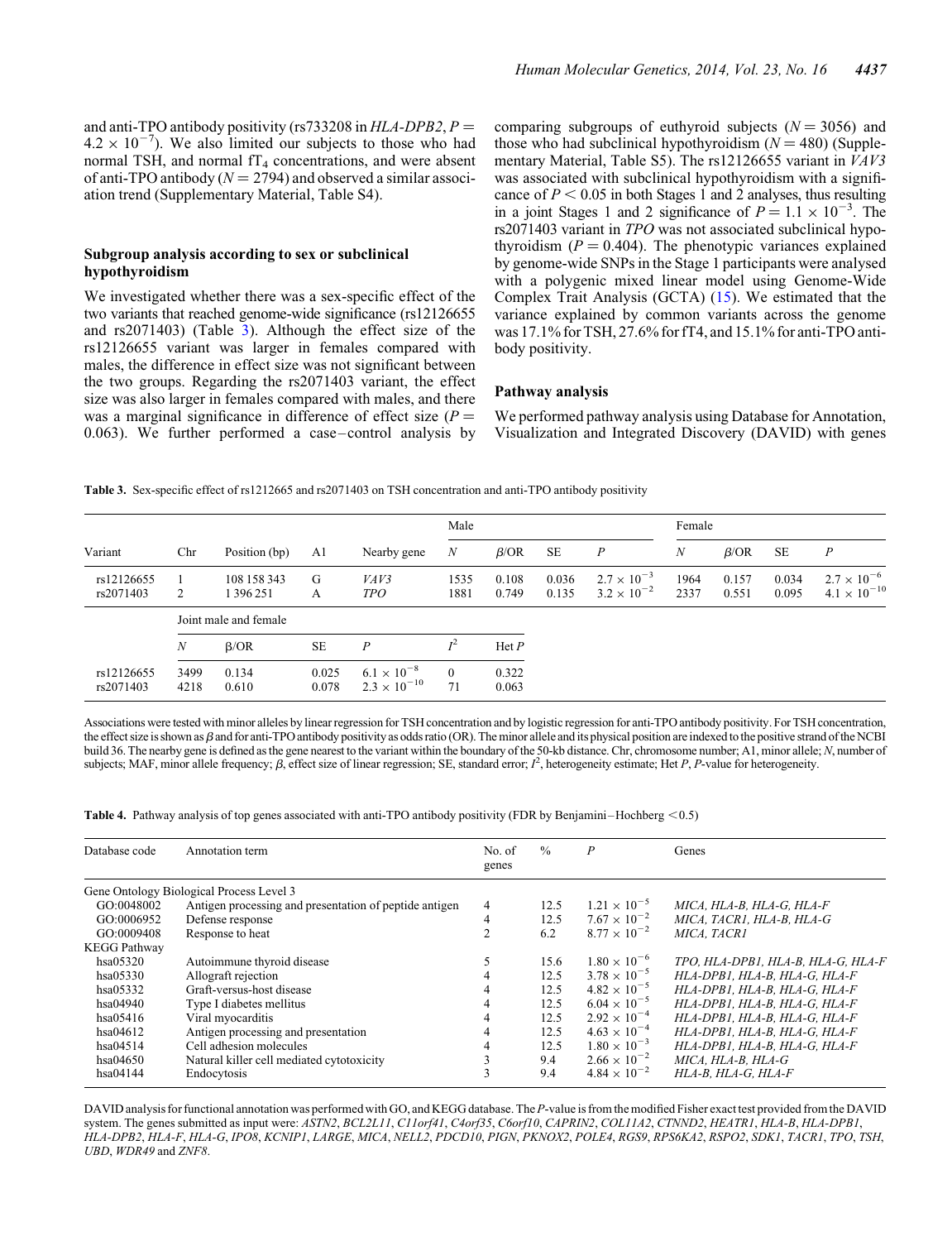<span id="page-5-0"></span>annotated by top listed variants  $(16,17)$  $(16,17)$  $(16,17)$ . Using the functional annotation tool we found that 'Antigen processing and presentation of peptide antigen' was the most significantly enriched annotation term in Gene Onotology (GO) biological process database  $(P = 1.2 \times 10^{-5})$  [\(18](#page-9-0)) and 'Autoimmune thyroid disease' was the most significantly enriched term in Kyoto Encyclopedia of Genes and Genomes (KEGG) database ( $P = 1.8 \times 10^{-6}$ ) ([19\)](#page-9-0) regarding anti-TPO antibody (Table [4\)](#page-4-0). However, we were not able to identify a significantly enriched GO term or KEGG

pathway using the genes annotated from the TSH or  $f_{4}$  association results.

#### The expression of TPO in human thyroid tissue

Among the two variants that passed the threshold for the genome-wide significance, rs12126655 variant was located in intron of VAV3 and it was not feasible to perform a functional analysis. Regarding the rs2071403 in the TPO gene, we



Figure 2. The relative expression of TPO mRNA (A) and protein (B) in human thyroid tissues according to the rs2071403 genotypes. There was a significant difference in TPO mRNA expression according to the three genotype groups  $[P < 0.05$  for the analysis of variance (ANOVA)]. TPO protein expression was decreased in the AA group compared to the AG and GG groups ( $P < 0.05$  for Student's t-test).



Figure 3. A comparison of variant effect size associated with TSH between Koreans and Europeans. For the variants associated with TSH concentrations in a recent European meta-GWAS ([9\)](#page-9-0), the effect sizes ( $\beta$ ) for Koreans (x-axis) and Europeans (y-axis) are plotted with the corresponding Korean P-values.  $P < 0.0001$ , red;  $0.0001 \le P \le 0.01$ , orange;  $0.01 \le P \le 0.10$ , yellow;  $0.10 \le P \le 0.50$ , green; and  $0.50 \le P$ , blue. The two *VEGFA* variants are distinguished by *VEGFA*<sup>\*</sup> for rs9472138 and VEGFA for rs11755845.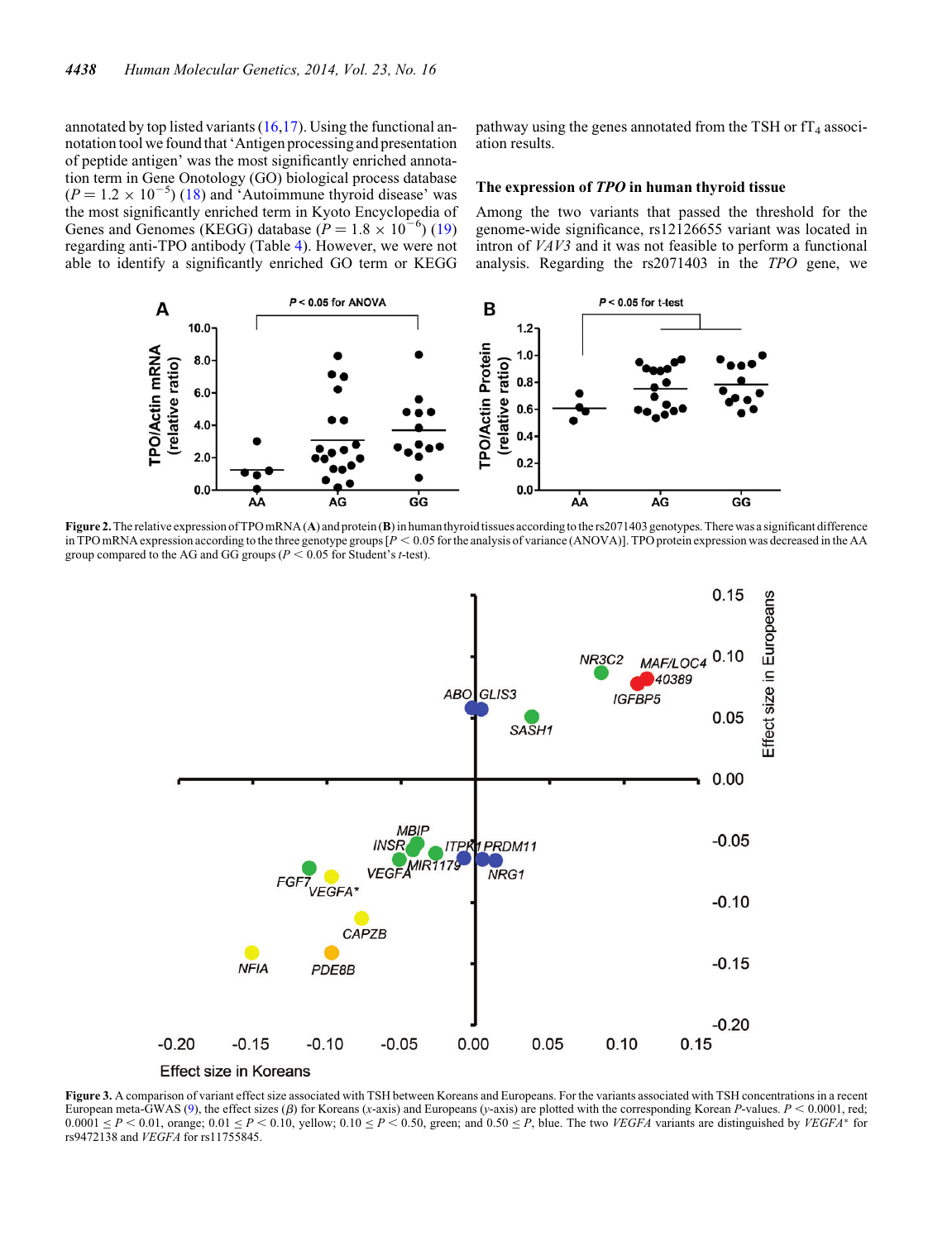studied the putative functional role of this variant by comparing the expression level of TPO in human thyroid tissues according to the genotypes. Thyroid tissues were used from 37 participants who had thyroid tumours (benign or malignant) and underwent thyroidectomy. The participants who had the rs2071403A variant, which was associated with lower anti-TPO antibody positivity, had a significantly decreased TPO mRNA expression level in their thyroid tissue (Fig. [2](#page-5-0)A). However, the protein level was only decreased in participants with the AA genotype compared to those with the AG or GG genotype (Fig. [2B](#page-5-0)).

#### A comparison with the European GWAS results

The effect sizes  $(\beta)$  reported in the recent meta-analysis of the GWAS regarding TSH in Europeans ([7\)](#page-8-0) were compared with those from our Stage 1 genome scan (Fig. [3](#page-5-0) and [Supplementary](http://hmg.oxfordjournals.org/lookup/suppl/doi:10.1093/hmg/ddu145/-/DC1) [Material, Table S6\)](http://hmg.oxfordjournals.org/lookup/suppl/doi:10.1093/hmg/ddu145/-/DC1). For TSH concentration, 20 variants reported in Europeans were available for analyses in our study, and six variants showed significant associations with  $P < 0.05$  in the identical direction of association. There was a significant positive correlation between effect sizes in the two populations (Pearson's correlation coefficient 0.864 and  $P = 4.0 \times 10^{-6}$ ). We also investigated the variants that were confirmed to be associated with autoimmune thyroid disease (including Graves' disease and Hashimoto's thyroiditis) [\(Supplementary Material,](http://hmg.oxfordjournals.org/lookup/suppl/doi:10.1093/hmg/ddu145/-/DC1) [Table S7](http://hmg.oxfordjournals.org/lookup/suppl/doi:10.1093/hmg/ddu145/-/DC1))  $(11-13)$  $(11-13)$  $(11-13)$  $(11-13)$ . Among the 15 variants investigated, three were nominally  $(P < 0.05)$  associated with plasma TSH concentration and three other variants were associated with anti-TPO antibody positivity ( $P < 0.05$ ).

# **DISCUSSION**

Using two-stage genome-wide association analyses, we replicated and confirmed that the rs12126655 variant in VAV3 was associated with TSH concentration and observed a novel genome-wide significant association between the rs2071403 variant at the 5' UTR of TPO and anti-TPO antibody positivity in a Korean population. We also identified two variants that had suggestive genome-wide significant associations ( $P <$  $5.0 \times 10^{-7}$ ) with fT<sub>4</sub> concentration (rs7951105 in 11p12) and anti-TPO antibody positivity (rs733208 in HLA-DPB2). To our best knowledge, this is the first study in Asians to investigate genetic variants affecting TSH and  $fT_4$  concentrations as a continuous trait at a genome-wide scale. In addition, this is the first study to identify a presumptive functional variant affecting anti-TPO antibody positivity with unequivocal significance.

The VAV3 encodes for vav 3 guanine nucleotide exchange factor, which activates Rho and Rac GTPase. VAV3 is involved in immune function, sympathetic hyperactivity and oncogenesis  $(20-22)$  $(20-22)$  $(20-22)$  $(20-22)$ . The functional role of *VAV3* in TSH regulation is not fully understood.  $VAV3$  is widely expressed in several tissues, including peripheral lymphocytes, the spleen, brain and thyroid gland ([23\)](#page-9-0). In 27 758 Icelanders, the rs17020124 variant, which is in strong LD ( $r^2 = 0.84$  in HapMap CHB/JPT) with rs12126655, was associated with TSH concentration with genome-wide significance  $(P = 4.3 \times 10^{-17})$  ([8\)](#page-8-0). In another recent GWAS involving 39 248 Europeans, the rs4915077 variant in VAV3 was associated with self-reported hypothyroidism ( $P = 7.5 \times 10^{-10}$ ) [\(24](#page-9-0)). This variant was also in strong LD<br>with rs12126655 ( $r^2 = 0.86$  in HapMap CHB/JPT). The

rs12126655 was associated with subclinical hypothyroidism in both our Stages 1 and 2 participants with nominal significance. These results indicate that variants in VAV3 are important determinants of TSH concentration and affect thyroid dysfunction across different ethnicities.

A notable result of this study was the association between the rs2071403 variant at the 5′ UTR of TPO gene and anti-TPO antibody positivity. The TPO gene encodes for TPO and is highly expressed in human thyroid tissue. This gene plays a critical role in thyroid hormone synthesis by iodinating tyrosine residues in thyroglobulin and phenoxy-ether formation between iodinated tyrosine residues [\(25](#page-9-0),[26\)](#page-9-0). Inactivating mutations in the TPO gene is known to cause an iodide organification defect that results in congenital hypothyroidism [\(27](#page-9-0),[28\)](#page-9-0). Because the rs2071403 variant was located at the 5′ UTR of the TPO gene 75 bp proximal to the translation start site, we thought that it could influence the expression level of the TPO gene. We investigated the mRNA and protein expression levels in human thyroid tissue and observed that the expression levels are different according to the rs2071403 genotype. However, the G to A variation of rs2071403 does not appear to alter transcription factor-binding site ([29\)](#page-9-0), and a detailed molecular mechanism of how this variant affects expression levels should be further investigated. Currently, it is unclear whether the rs2071403 variant is merely a marker that is in LD with a nearby functional variant. It could be postulated that the rs2071403 variant is associated with a decreased expression of the TPO gene in thyroid tissues and thus results in a lower rate of anti-TPO antibody positivity. The variant was also marginally associated with decreased  $fT_4$  concentration in our joint Stages 1 and 2 analyses ( $\beta$  =  $-0.044$ ,  $P = 0.071$ ). The decrease in fT<sub>4</sub> concentration might also be attributed to decreased TPO gene expression and altered hormonal synthesis in the thyroid tissue.

When we compared the TSH-associated variants reported in Europeans with our Stage 1 analysis, we observed a significant positive linear correlation of effect size between the two populations. Among the variants reported in Europeans, rs3813582 near MAF/LOC440389 and rs13015993 near IGFBP5 showed strong associations in our Stage 1 analysis, albeit not passing the significance threshold of the Stage 1 analysis ( $P = 4.4 \times$  $10^{-5}$  and  $2.9 \times 10^{-5}$ ). The most significantly associated genetic variant for TSH in Europeans was rs6885099, which is located in the intron of PDE8B (phosphodiesterase 8B). This variant also had a nominal association  $(P = 5.9 \times 10^{-3})$  with TSH in our Stage 1 subjects. These results imply that the genetic variants affecting thyroid function may be similar between the two populations. It is not clear whether the difference in the prevalence of subclinical hypothyroidism between the US and the Korean population could be explained by genetic predisposition. Excessive iodine intake is associated with higher risk of subclinical hypothyroidism [\(30](#page-9-0)). As iodine intake in Korean population is amongst the highest except for the Japanese, the difference might be more likely associated with difference in iodine intake  $(31)$  $(31)$ .

A major limitation of our study regards the relatively modest sample size for genome-wide association analyses. For the quantitative trait analyses, we had 87% power to detect a genomewide significant association for variants with a minor allele frequency of 0.35 and an effect size of 0.15 in 3500 subjects. However, the power decreased as the effect size reduced to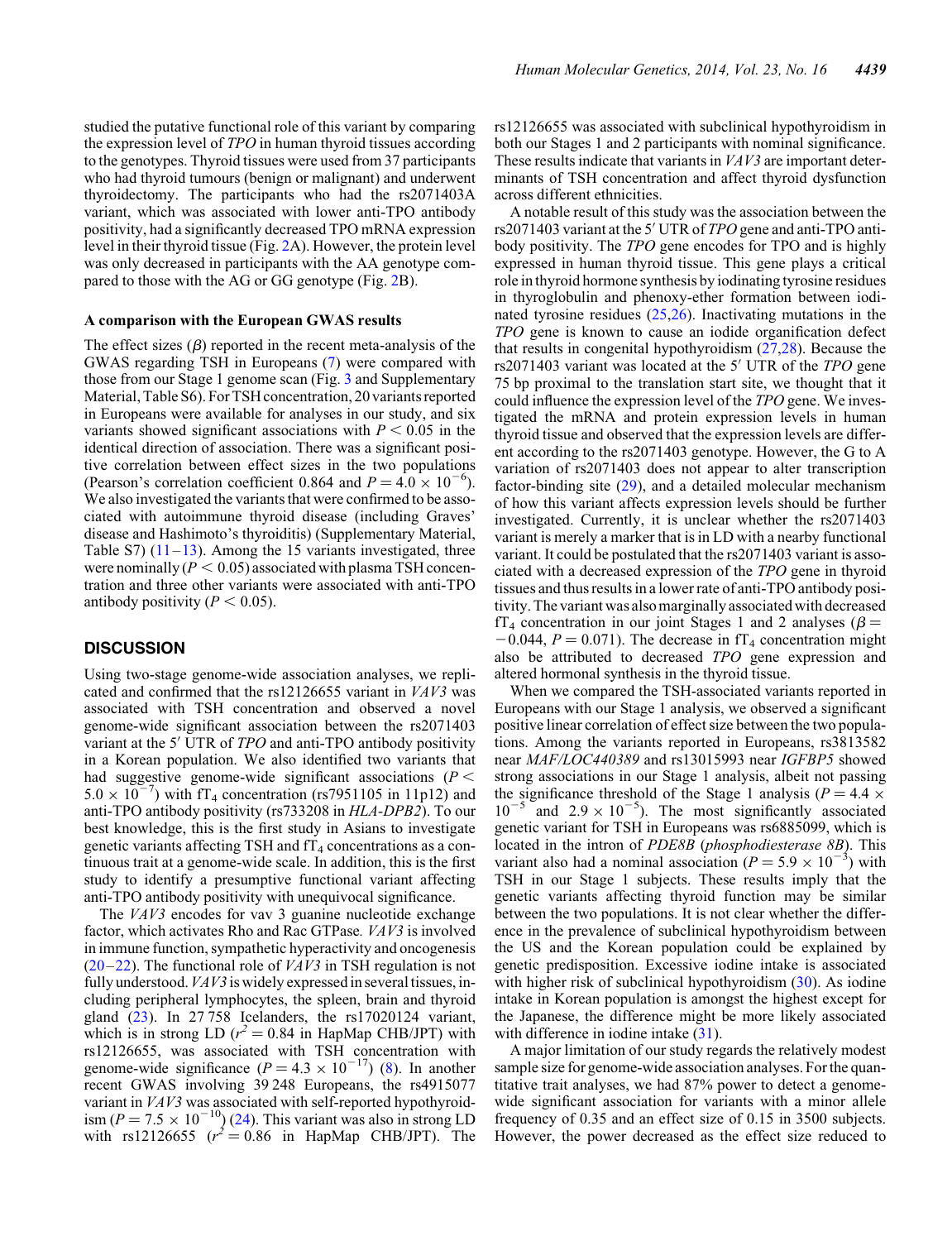0.14 and 0.13 by 75 and 60%, respectively. For the case–control analyses, we only had sufficient power to detect association results for variants with odds ratios of 1.6 or more, assuming a minor allele frequency of 0.35 and an anti-TPO antibody positive rate of 0.11 in 4200 subjects. Therefore, we might have missed a significant portion of true positive associations. Further replications and meta-analysis would be required to confirm our findings and to discover additional genetic variants regarding thyroid function and anti-TPO antibody positivity.

In conclusion, we performed a genome-wide association analysis on TSH and  $f_{4}$  concentrations and anti-TPO antibody positivity in Koreans. We confirmed that an intronic variant of VAV3, rs12126655, was associated with TSH concentration with genome-wide significance. We also identified a novel association between a variant at the 5′ UTR of the TPO gene and anti-TPO antibody positivity. This variant showed marginal sexspecific effects and was associated with TPO mRNA expression in human thyroid tissues. We hope these results can expand our knowledge of thyroid hormone synthesis, secretion, and autoimmunity and eventually provide a basis for personalized medicine in autoimmune thyroid disease.

## MATERIALS AND METHODS

#### Study participants for the Stage 1 genome scan

Participants for the Stage 1 genome scan were recruited from the Ansung cohort based on Anusung-Si, GyeongGi-Do, Korea, as a component of the KoGES ([32,33\)](#page-9-0). The initial investigation began in 2001 with 5018 participants aged 40–69. Participants with a previous history of thyroid disease or on medications (thyroid hormone, anti-thyroid medications, steroid, estrogen and contraceptives) that could affect thyroid hormone concentration were excluded. The total number of subjects with plasma TSH and  $fT_4$  concentration was 2789, and the number of subjects with anti-TPO antibody measurement was 3396. The baseline characteristics of the study subjects are shown in Table [1](#page-1-0).

#### Study participants for the Stage 2 follow-up

Participants for the Stage 2 follow-up were from the KLoSHA cohort ([34\)](#page-9-0). The cohort was initiated in 2005 for 953 participants 65 years old or older who lived in SeongNam-Si, GyeongGi-Do, Korea. Participants with a previous history of thyroid disease or taking the above medications were also excluded. A total of 829 subjects had plasma TSH,  $fT_4$  and anti-TPO antibody measurements. The institutional review board of the Biomedical Research Institute at Seoul National University Hospital approved the study protocol (H-1309-075-521), and written informed consent was obtained from each subject. All clinical investigations were conducted according to the principles expressed in the Declaration of Helsinki.

# Measurements of TSH,  $IT_4$  and anti-TPO antibody

For both Stages 1 and 2 participants, the plasma TSH concentrations were measured using a radioimmunoassay (RIA) kit from CIS Bio International S.A., Gif-sur-Yvette, France (normal range 0.4–4.1  $\mu$ IU/l), and the plasma fT<sub>4</sub> concentrations were measured using an RIA kit from DiaSorin S.p.A., Saluggia, Italy

(normal range 0.7–1.8 ng/dl). Plasma anti-TPO antibody concentrations were measured with an RIA kit from RSR Ltd, Pentwyn, UK (normal range  $\leq 0.3$   $\mu$ IU/l) in Stage 1 participants and with an RIA kit from BRAHMS, Hennigsdorf, UK (normal range  $<$  25  $\mu$ IU/l) in Stage 2 subjects. Participants with an anti-TPO antibody concentration above the normal range were classified as anti-TPO antibody positive cases and the remaining participants were controls. Because the variables showed a significant deviation from a Gaussian distribution, each of the TSH and  $TT_4$  concentrations was inverse normal transformed before the analyses.

#### Genotyping and imputation

We extracted genomic DNA from the participants' peripheral leukocytes. The Stage 1 genome scan was performed using an Affymetrix Genome-Wide Human SNP Array 5.0. Only unrelated subjects with genotype missingness  $\leq 5\%$  were included in the analysis. Markers with significant deviations from the Hardy–Weinberg equilibrium ( $\tilde{P} < 1.0 \times 10^{-6}$ ), a genotype call rate  $< 0.95$  and minor allele frequency  $< 0.01$  were excluded. A total of 351 669 SNPs were directly genotyped and were available for analyses. For the Stage 2 follow-up genotyping, we used the TaqMan assay from Applied Biosystems, Carlsbad, CA, USA. Overall, the TaqMan genotyping success rate was 99.5%, and the concordance rate based on 15 blind duplicate comparisons was 100% in the Stage 2 study. Imputation was performed using IMPUTE software (https://mathgen.stats. ox.ac.uk/impute) ([35\)](#page-9-0). The HapMap phased genotype information of CHB and JPT (build 36 release 22) was used as a reference [\(36](#page-9-0)). Imputed SNPs with high genotype information content  $(info > 0.5)$  were used. The identical quality control criteria were applied for the imputed SNPs as in the genotyped SNPs. After filtering, a total of 1 418 709 SNPs were available for the analyses.

#### Statistical analyses

Most of the association testing was performed using PLINK version 1.07 (http://pngu.mgh.harvard.edu/purcell/plink/) [\(37](#page-9-0)). For plasma TSH and  $f_{4}$  concentrations, a linear regression assuming an additive genotypic model was used. For the plasma anti-TPO antibody concentration, a logistic regression (anti-TPO antibody positive versus negative subjects) was used. Age and sex were used as covariates. The full result of the Stage 1 genome scan can be downloaded in our webpage (http://bri.snuh.org/bench/\_/notice/5250/view.do). Variants that passed the significance threshold ( $P < 1.0 \times 10^{-5}$ ) in the Stage 1 genome scan were further genotyped in Stage 2. The significance threshold for the Stage 2 follow-up was  $P < 0.05$ . A joint analysis of Stages 1 and 2 was performed with METAL (http://www.sph.umich.edu/csg/abecasis/Metal/) using an inverse-variance meta-analysis method assuming fixed effects [\(38](#page-9-0)). Genome-wide significance was considered as  $P \le 5.0 \times$  $10^{-8}$ . To account for possible cryptic relatedness and population stratification in the Stage 1 genome scan, we performed additional analyses using EMMAX (http://www.sph.umich.edu/csg/ka ng/emmax/) ([14\)](#page-9-0). To identify sex-specific effects, the analyses were performed separately for each sex, and we tested heterogeneity between effect sizes ( $P < 0.05$  to be significant). The estimated proportion of phenotypic variance explained by the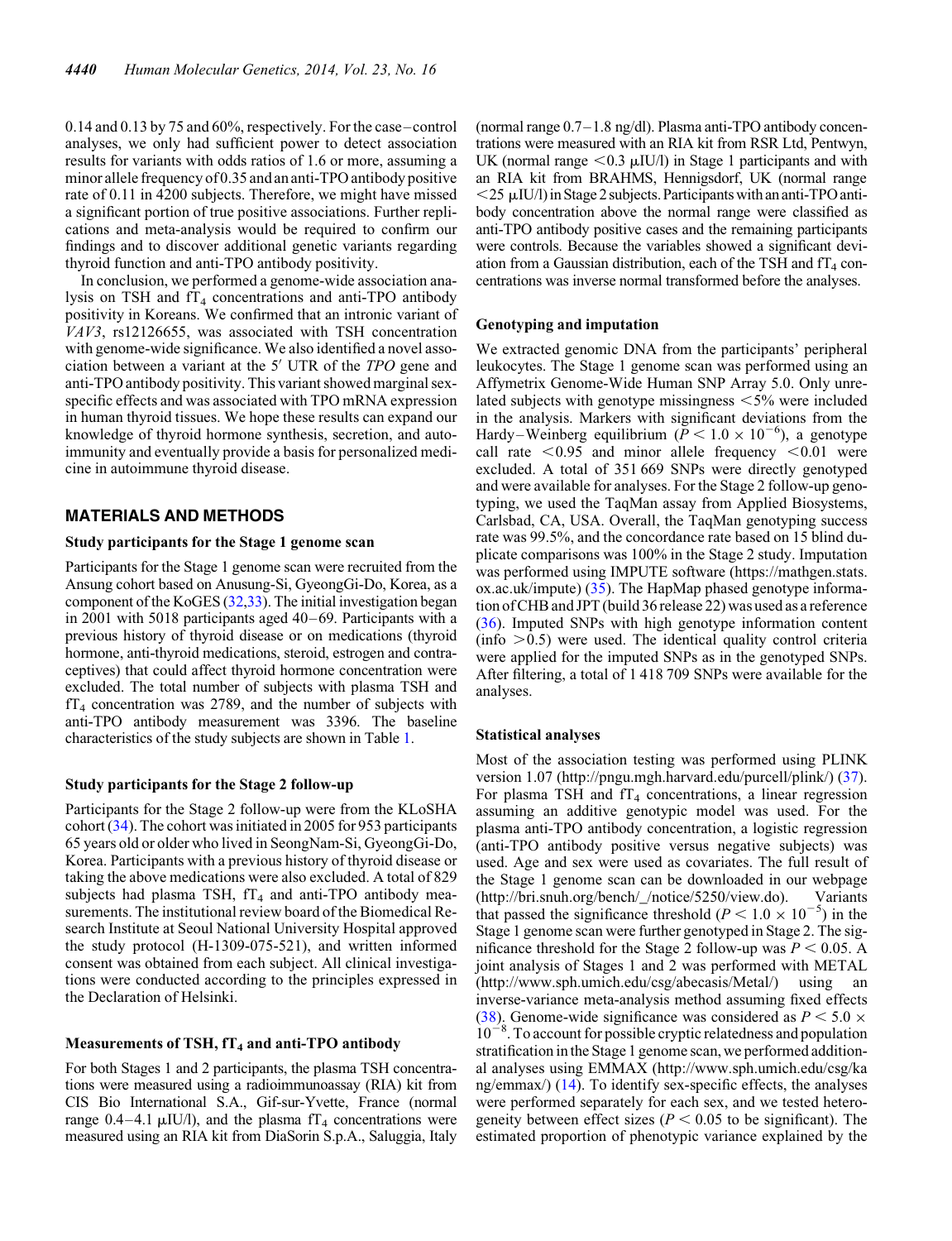<span id="page-8-0"></span>genome-wide SNPs was calculated using GCTA software (http:// www.complextraitgenomics.com/software/gcta) [\(37\)](#page-9-0). The effect sizes of variants associated with TSH in the recent European meta-GWAS ([27\)](#page-9-0) and our Stage 1 genome scan were compared. For the pathway analysis, we used functional annotation tool in the DAVID system (http://david.abcc.ncifcrf.gov/) ([17,18](#page-9-0)). We searched the GO [\(18](#page-9-0)) and KEGG database [\(19](#page-9-0)). The genes that are annotated by the variants that had false discovery rate (FDR) of  $\leq 0.5$  by Benjamini–Hochberg procedure in our Stage 1 genome scan were selected for input. The corresponding cut-off P-values for the association with TSH,  $fT_4$  and anti-TPO antibody were  $1.3 \times 10^{-5}$ ,  $1.7 \times 10^{-4}$  and  $1.2 \times 10^{-4}$ , respectively. The  $P$ -value of <0.01 for the modified Fisher exact test provided from the DAVID system was considered to be significant.

## Thyroid tissue preparation

Thyroid tissue was prepared from 37 participants who had thyroid tumours and underwent thyroidectomy from February 2012 to March 2013. The normal thyroid tissue in a  $1 \times 1 \times 1$ cm<sup>3</sup> volume was dissected from the contralateral lobe without a tumour and was immediately stored in a liquid nitrogen tank. Thyroid tissues were collected for the biobank program of the Department of Surgery, Seoul National University Hospital. The biobank study protocol was approved by the institutional review board of the Biomedical Research Institute at Seoul National University Hospital (H-0809-097-258). Each participant provided written informed consent for the study.

#### RNA extraction and real-time PCR analysis

Total RNA was isolated from normal thyroid tissues using TRizol reagent (Ambion, Foster City, CA, USA), and M-MLV reverse transcriptase (Invitrogen, Carlsbad, CA, USA) was used for cDNA synthesis. Real-time PCR was performed using SYBRmastermix (Takara, Otsu, Shiga, Japan) and an ABI 7500 real-time PCR system (Applied Biosystems, Forster City, CA, USA). Each sample was analysed in duplicate. The following primer sequences were used for the real-time PCR: for TPO (189 bp), forward primer 5′ -CGGGTCATCTGTGACAACAC-3′ , reverse primer 5′ -GT GCACAAAGTCCCCATTCT-3′ ; and for beta-actin (205 bp), forward primer 5′ -TGACGTGGACATCCGC AAAG-3′ , reverse primer 5′ -CTGGAAGGTGGACAGCGAGG-3′ .

## Western blot analysis

Normal thyroid tissues were lysated with 20 mm Tris (pH 7.4), 5 mM EDTA and 1% NP-40, supplemented with a protease inhibitor mixture in 1:100 dilution (Sigma–Aldrich, St Louis, MO, USA), separated by SDS–PAGE and transferred to a Hybond ECL nitrocellulose membrane (Amersham, Piscataway, NJ, USA). To assess TPO expression, the nitrocellulose membranes were incubated with an anti-TPO antibody (Abcam, Cambridge, MA, USA) at a 1 : 3000 dilution overnight at  $4^{\circ}$ C, and then subsequently incubated with horseradish peroxidase-conjugated goat anti-rabbit IgG (Cell Signaling, Boston, MA, USA) at a 1 : 5000 dilution for 1 h at room temperature. The signals were detected with the ECL Western Blotting Analysis System (Thermo Fisher Scientific, Waltham, MA,

USA). For a loading control,  $\beta$ -actin immunoreactivity was detected with a monoclonal anti- $\beta$ -actin antibody (Sigma– Aldrich, St Louis, MO, USA) at a 1 : 5000 dilution.

# SUPPLEMENTARY MATERIAL

[Supplementary Material is available at](http://hmg.oxfordjournals.org/lookup/suppl/doi:10.1093/hmg/ddu145/-/DC1) HMG online.

## ACKNOWLEDGEMENT

We thank Dr Jung Hun Ohn for his advice and comments on performing the pathway analysis. This study was supported by a grant from the Korean Health Technology R&D Project, Ministry for Health, Welfare and Family Affairs, Republic of Korea (grant no. A092077).

Conflict of Interest statement. None declared.

# FUNDING

This work was supported by a grant from the National Project for Personalized Genomic Medicine, Ministry for Health and Welfare (grant no. A111218-GM09); the National Genome Research Institute, Korean Center for Disease Control and Prevention (contract #2001-347-6111-221, 2002-347-6111- 221, 2003-347-6111-221, 2004-E71001-00, 2005-E71001-00, 2006-E71005-00, 2006-E71006-00, 2007-E71001-00, 2007- E71003-00, 2008-E71001-00, 2008-E71005-00, 2009-E71002- 00, 2009-E71007-00, 2010-E71001-00, 2010-E71004-00, 2011-E71004-00, 2011-E71008-00, 2012-E71008-00, 2012- E71005-00, and grant no. 4845-301); and an intramural grant from the Korea National Institute of Health (grant no. 2012- N73002-00), Republic of Korea.

# **REFERENCES**

- 1. Bianco, A.C. and Kim, B.W. (2006) Deiodinases: implications of the local control of thyroid hormone action. J. Clin. Invest., 116, 2571–2579.
- Visser, W.E., Friesema, E.C. and Visser, T.J. (2011) Minireview: thyroid hormone transporters: the knowns and the unknowns. Mol. Endocrinol.,  $25, 1-14.$
- 3. Andersen, S., Pedersen, K.M., Bruun, N.H. and Laurberg, P. (2002) Narrow individual variations in serum  $T(4)$  and  $T(3)$  in normal subjects: a clue to the understanding of subclinical thyroid disease. J. Clin. Endocrinol. Metab., 87, 1068–1072.
- 4. Dayan, C.M. and Panicker, V. (2009) Novel insights into thyroid hormones from the study of common genetic variation. Nat. Rev. Endocrinol., 5,  $211 - 218$ .
- 5. Arnaud-Lopez, L., Usala, G., Ceresini, G., Mitchell, B.D., Pilia, M.G., Piras, M.G., Sestu, N., Maschio, A., Busonero, F., Albai, G. et al. (2008) Phosphodiesterase 8B gene variants are associated with serum TSH levels and thyroid function. Am. J. Hum. Genet., 82, 1270–1280.
- 6. Panicker, V., Wilson, S.G., Walsh, J.P., Richards, J.B., Brown, S.J., Beilby, J.P., Bremner, A.P., Surdulescu,G.L., Qweitin,E., Gillham-Nasenya, I. et al. (2010) A locus on chromosome 1p36 is associated with thyrotropin and thyroid function as identified by genome-wide association study. Am. J. Hum. Genet., 87, 430–435.
- 7. Lowe, J.K., Maller, J.B., Pe'er, I., Neale, B.M., Salit, J., Kenny, E.E., Shea, J.L., Burkhardt, R., Smith, J.G., Ji, W. et al. (2009) Genome-wide association studies in an isolated founder population from the Pacific Island of Kosrae. PLoS Genet., 5, e1000365.
- 8. Gudmundsson, J., Sulem, P., Gudbjartsson, D.F., Jonasson, J.G., Masson, G., He, H., Jonasdottir, A., Sigurdsson, A., Stacey, S.N., Johannsdottir, H. et al.